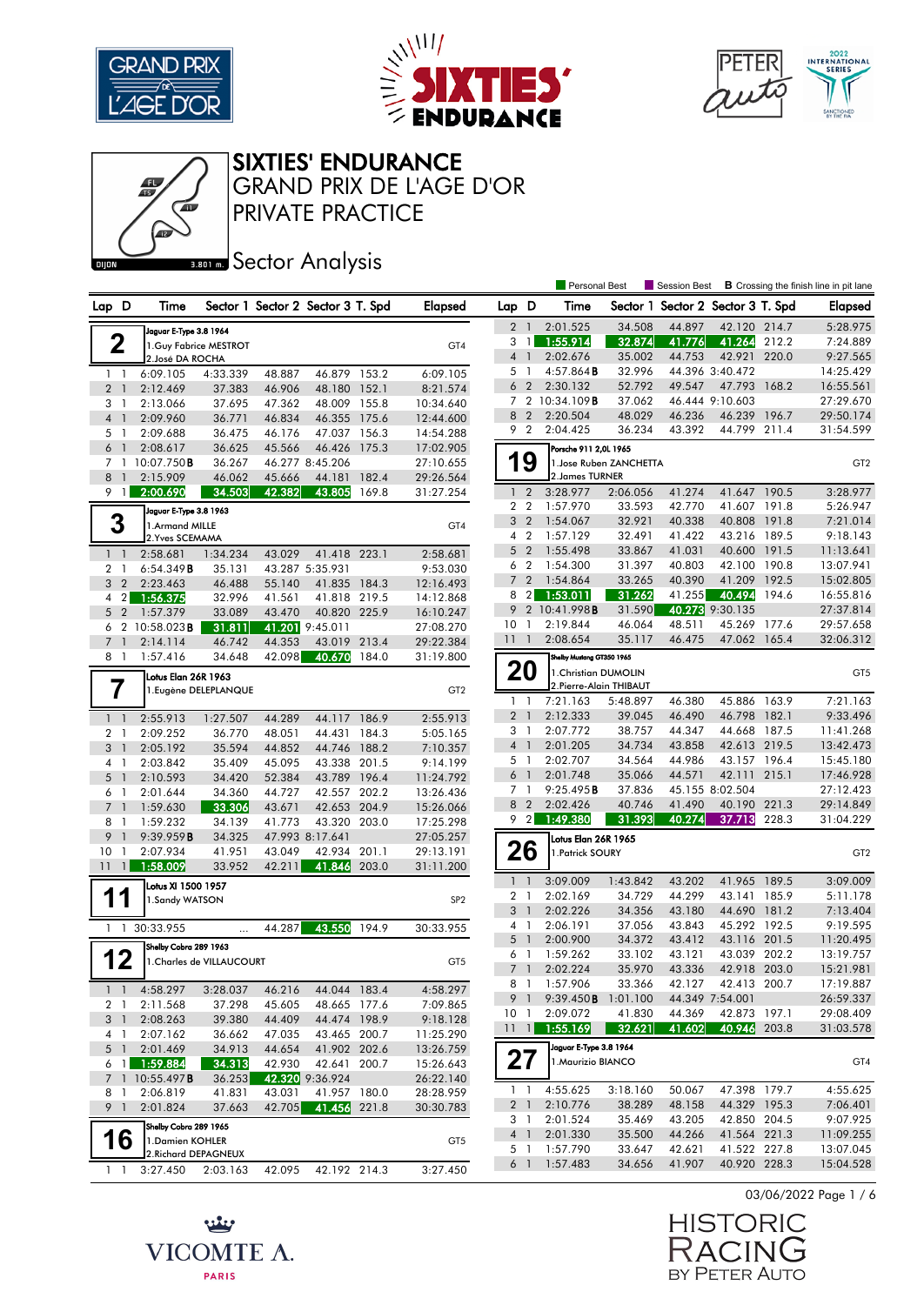





#### SIXTIES' ENDURANCE

PRIVATE PRACTICE GRAND PRIX DE L'AGE D'OR

## **BRONES** Sector Analysis

بينيه

VICOMTE A.

**PARIS** 

|       |                                  |                                   |                       |                  |                                   |       |                        |                                  |                | Personal Best                            |                  |                                   |                                 |                | Session Best <b>B</b> Crossing the finish line in pit lane |
|-------|----------------------------------|-----------------------------------|-----------------------|------------------|-----------------------------------|-------|------------------------|----------------------------------|----------------|------------------------------------------|------------------|-----------------------------------|---------------------------------|----------------|------------------------------------------------------------|
| Lap D |                                  | Time                              |                       |                  | Sector 1 Sector 2 Sector 3 T. Spd |       | <b>Elapsed</b>         | Lap D                            |                | Time                                     |                  | Sector 1 Sector 2 Sector 3 T. Spd |                                 |                | <b>Elapsed</b>                                             |
|       | 7 <sup>1</sup>                   | 1:53.715                          | 32.771                |                  | 41.153 39.791 228.8               |       | 16:58.243              | 3 <sup>1</sup>                   |                | 2:05.276                                 | 35.708           | 45.108                            | 44.460 191.5                    |                | 9:14.759                                                   |
| 8     |                                  | 1 11:03.009 <b>B</b>              | 32.689                |                  | 41.719 9:48.601                   |       | 28:01.252              | 4 <sup>1</sup>                   |                | 2:04.005                                 | 34.810           | 44.962                            | 44.233 192.2                    |                | 11:18.764                                                  |
| 9     | $\overline{1}$                   | 2:11.919                          | 44.518                | 46.222           | 41.179 226.9                      |       | 30:13.171              | 5 <sub>1</sub>                   |                | 4:15.064B                                | 35.686           |                                   | 43.108 2:56.270                 |                | 15:33.828                                                  |
|       | 10 <sub>1</sub>                  | 1:56.514                          | 32.659                | 40.716           | 43.139 217.3                      |       | 32:09.685              | $6-1$                            |                | 2:12.930                                 | 42.965           | 44.171                            | 45.794                          | 190.8          | 17:46.758                                                  |
|       |                                  | TVR Grantura Mk III 1963          |                       |                  |                                   |       |                        | 7 <sub>1</sub>                   |                | 9:32.276B                                | 40.228           |                                   | 48.240 8:03.808                 |                | 27:19.034                                                  |
|       | <b>30</b>                        |                                   | 1. Georges ROCCHIETTA |                  |                                   |       | GT <sub>2</sub>        | 8 1                              |                | 2:13.337                                 | 45.887           | 44.469                            | 42.981 195.3                    |                | 29:32.371                                                  |
|       |                                  |                                   |                       |                  |                                   |       |                        |                                  | $9 \mid$       | 1:57.081                                 | 33.115           | 42.031                            | 41.935                          | 198.9          | 31:29.452                                                  |
|       | $1\quad$                         | 6:18.601                          | 4:41.146              | 47.882           | 49.573 160.7                      |       | 6:18.601               |                                  |                | Shelby Cobra 289 1963                    |                  |                                   |                                 |                |                                                            |
|       | 2 <sub>1</sub>                   | 2:10.692                          | 36.925                | 46.460           | 47.307 165.6                      |       | 8:29.293               | 51                               |                | 1. Maxime GUENAT                         |                  |                                   |                                 |                | GT <sub>5</sub>                                            |
|       | 3 1                              | 2:10.863                          | 36.954                | 46.606           | 47.303 166.4                      |       | 10:40.156              |                                  |                | 2.Guillaume MAHE                         |                  |                                   |                                 |                |                                                            |
|       | $4 \mid 1 \mid$                  | 2:08.225                          | 36.544                | 45.786           | 45.895                            | 170.6 | 12:48.381              | $1\quad$                         |                | 3:04.696                                 | 1:44.986         | 40.782                            | 38.928 220.9                    |                | 3:04.696                                                   |
|       | 5 1                              | 2:08.740                          | 36.571                | 45.634           | 46.535                            | 168.5 | 14:57.121              | 2 <sub>1</sub>                   |                | 1:53.489                                 | 31.916           | 41.529                            | 40.044                          | 225.9          | 4:58.185                                                   |
|       | $6-1$                            | 2:09.581                          | 36.279                | 46.708           | 46.594 169.0                      |       | 17:06.702              | 3 <sup>1</sup>                   |                | 1:52.284                                 | 31.943           | 42.005                            | 38.336 228.3                    |                | 6:50.469                                                   |
|       |                                  | 7 1 10:33.379 <b>B</b>            | 36.664                |                  | 45.717 9:10.998                   |       | 27:40.081              | $4-1$                            |                | 1:49.338                                 | 31.515           | 39.401                            | 38.422 226.4                    |                | 8:39.807                                                   |
|       | 8 <sup>1</sup>                   | 2:21.405                          | 45.671                | 47.970           | 47.764 170.1                      |       | 30:01.486              | 5 <sub>1</sub>                   |                | 1:49.428                                 | 31.419           | 39.195                            | 38.814 225.5                    |                | 10:29.235                                                  |
|       | 9 1                              | 2:10.322                          | 37.268                | 46.050           | 47.004 162.4                      |       | 32:11.808              | 6 1                              |                | 1:47.624                                 | 30.506           | 39.053                            | 38.065                          | 229.8          | 12:16.859                                                  |
|       |                                  | Porsche 911 2,0L 1965             |                       |                  |                                   |       |                        | 7 <sup>1</sup>                   |                | 1:47.653                                 | 30.252           | 39.231                            | 38.170 228.8                    |                | 14:04.512                                                  |
|       | 35                               | 1. Frédéric DI EGIDIO             |                       |                  |                                   |       | GT <sub>2</sub>        |                                  | $8 \mid 1$     | 1:47.125                                 | 30.299           | 38.652                            | 38.174 225.9                    |                | 15:51.637                                                  |
|       |                                  |                                   |                       |                  |                                   |       |                        | 10 <sub>1</sub>                  |                | 9 1 11:04.076 <b>B</b><br>1:59.330       | 30.923<br>40.439 | 40.296                            | 39.250 9:53.903<br>38.595 225.0 |                | 26:55.713<br>28:55.043                                     |
|       | $1 \quad 1$                      | 5:35.212                          | 4:00.906              | 46.760           | 47.546 177.3                      |       | 5:35.212               | 111                              |                | 1:51.531                                 | 30.448           | 40.830                            | 40.253 224.5                    |                | 30:46.574                                                  |
|       | 2 <sub>1</sub>                   | 2:06.871                          | 35.874                | 44.530           | 46.467 177.3                      |       | 7:42.083               |                                  |                |                                          |                  |                                   |                                 |                |                                                            |
|       | 3 <sup>1</sup>                   | 2:12.628                          | 37.506                | 47.773           | 47.349 180.6                      |       | 9:54.711               |                                  |                | Austin-Healey 3000 Mk II 1965            |                  |                                   |                                 |                |                                                            |
|       | 4 1                              | 2:10.123                          | 37.310                | 46.178           | 46.635 180.0                      |       | 12:04.834              |                                  | 54             | 1. Philipp ZUMSTEIN<br>2.Bernhard BÜHLER |                  |                                   |                                 |                | GT <sub>3</sub>                                            |
|       | 5 <sub>1</sub>                   | 4:22.834B                         | 36.523                |                  | 46.288 3:00.023                   |       | 16:27.668              |                                  |                |                                          |                  |                                   |                                 |                |                                                            |
|       | 6 1                              | 9:44.483B<br>2:09.256             | 41.518                |                  | 43.842 8:19.123                   |       | 26:12.151<br>28:21.407 | 1 <sub>1</sub><br>2 <sub>1</sub> |                | 7:07.074<br>2:13.021                     | 5:27.402         | 51.056<br>48.173                  | 48.616 171.7<br>47.210          |                | 7:07.074                                                   |
| 8     | 7 <sup>1</sup><br>$\overline{1}$ | 1:58.625                          | 42.273<br>33.908      | 43.716<br>41.495 | 43.267 183.7<br>43.222 188.2      |       | 30:20.032              | 3 <sub>1</sub>                   |                | 2:11.054                                 | 37.638<br>38.131 | 48.395                            | 44.528                          | 164.4<br>185.9 | 9:20.095<br>11:31.149                                      |
|       | 9 <sub>1</sub>                   | 1:58.658                          | 33.731                | 42.243           | 42.684 183.7                      |       | 32:18.690              | 4 <sup>1</sup>                   |                | 2:05.717                                 | 35.755           | 45.546                            | 44.416 188.2                    |                | 13:36.866                                                  |
|       |                                  |                                   |                       |                  |                                   |       |                        | 5 <sub>1</sub>                   |                | 2:08.998                                 | 36.229           | 46.415                            | 46.354 186.5                    |                | 15:45.864                                                  |
|       |                                  | TVR Grantura Mk III 1963          |                       |                  |                                   |       |                        |                                  |                | 6 1 10:34.787 <b>B</b>                   | 37.211           |                                   | 45.115 9:12.461                 |                | 26:20.651                                                  |
|       | 38                               | 1. Jean Michel GODET              |                       |                  |                                   |       | GTS11                  | 7 <sub>1</sub>                   |                | 2:00.989                                 | 39.240           | 40.598                            | 41.151 203.4                    |                | 28:21.640                                                  |
|       |                                  | 2. Nicolas BERTHY                 |                       |                  | 49.579 166.2                      |       |                        | 8 <sup>1</sup>                   |                | 1:53.921                                 | 32.596           | 40.407                            | 40.918                          | 206.1          | 30:15.561                                                  |
|       | $1 \quad 1$<br>2 <sub>1</sub>    | 6:20.755<br>2:13.087              | 4:39.618<br>37.565    | 51.558<br>48.603 | 46.919 169.5                      |       | 6:20.755<br>8:33.842   |                                  | 9 1            | 1:52.165                                 | 31.306           | 40.390                            | 40.469                          | 207.3          | 32:07.726                                                  |
|       | 3 1                              | 2:12.601                          | 38.042                | 48.597           | 45.962 172.5                      |       | 10:46.443              |                                  |                |                                          |                  |                                   |                                 |                |                                                            |
|       | $4 \mid$                         | 2:09.594                          | 37.052                | 46.253           | 46.289                            | 168.5 | 12:56.037              |                                  | 57             | Morgan SLR 1963<br>1.John EMBERSON       |                  |                                   |                                 |                | GT <sub>3</sub>                                            |
|       | 5 1                              | 2:12.893                          | 37.216                | 48.602           | 47.075 169.3                      |       | 15:08.930              |                                  |                | 2. Nigel GREENSALL                       |                  |                                   |                                 |                |                                                            |
|       |                                  | 6 1 12:34.840B                    | 36.685                | 48.546           |                                   |       | 27:43.770              | $1\quad$                         |                | 5:26.626                                 | 3:58.573         | 44.517                            | 43.536 191.8                    |                | 5:26.626                                                   |
|       | 7 <sup>2</sup>                   | 2:32.343                          | 50.107                | 51.119           | 51.117                            | 151.5 | 30:16.113              | 2 <sub>1</sub>                   |                | 1:56.387                                 | 32.636           | 42.234                            | 41.517 194.2                    |                | 7:23.013                                                   |
|       | 8 2                              | 2:28.810                          | 41.001                |                  | 47.754 1:00.055                   | 91.6  | 32:44.923              | $3-1$                            |                | 2:00.700                                 | 34.752           | 42.727                            | 43.221 187.8                    |                | 9:23.713                                                   |
|       |                                  | Alfa Romeo Giulia Sprint GTA 1966 |                       |                  |                                   |       |                        | $4-1$                            |                | 2:04.402                                 | 35.197           | 45.476                            | 43.729 194.9                    |                | 11:28.115                                                  |
|       | 44                               | 1.Roderick JACK                   |                       |                  |                                   |       | GT <sub>2</sub>        | $5-1$                            |                | 4:29.894B                                | 34.854           |                                   | 42.516 3:12.524                 |                | 15:58.009                                                  |
|       |                                  |                                   |                       |                  |                                   |       |                        | 6 1                              |                | 2:01.887                                 | 39.754           | 40.937                            | 41.196                          | 194.6          | 17:59.896                                                  |
|       | $1\quad$                         | 5:07.017                          | 3:37.490              | 44.807           | 44.720 166.4                      |       | 5:07.017               | 7 <sup>1</sup>                   |                | 8:39.835B                                | 33.093           |                                   | 43.070 7:23.672                 |                | 26:39.731                                                  |
|       | 2 <sub>1</sub>                   | 2:06.069                          | 35.170                | 45.787           | 45.112 184.6                      |       | 7:13.086               | 8 1                              |                | 2:13.786                                 | 40.785           | 46.560                            | 46.441 192.5                    |                | 28:53.517                                                  |
|       | 31                               | 2:10.339                          | 37.805                | 47.246           | 45.288 184.9                      |       | 9:23.425               |                                  |                | $9 \quad 1 \quad 1:55.082$               | 30.912           | 41.626                            | 42.544 194.6                    |                | 30:48.599                                                  |
|       | 4 1                              | 2:05.361                          | 35.043                | 45.133           | 45.185 183.1                      |       | 11:28.786              |                                  |                |                                          |                  |                                   |                                 |                |                                                            |
|       | 5 1                              | 2:01.879                          | 34.876                | 44.315           | 42.688 187.5                      |       | 13:30.665              |                                  | 60             | Lotus XI 1957<br>1. Guy PEETERS          |                  |                                   |                                 |                | SP <sub>2</sub>                                            |
|       | $6-1$                            | 2:01.619                          | 34.350                | 44.860           | 42.409 183.4                      |       | 15:32.284              |                                  |                | 2.Guillaume PEETERS                      |                  |                                   |                                 |                |                                                            |
|       | 7 1                              | 1:59.823                          | 33.412                | 42.572           | 43.839 184.6                      |       | 17:32.107              |                                  | $1\quad 2$     | 7:03.805                                 | 5:24.605         | 52.677                            | 46.523 178.5                    |                | 7:03.805                                                   |
|       | 8 1                              | 8:45.081B                         | 33.113                |                  | 47.253 7:24.715                   |       | 26:17.188              |                                  | 2 <sub>2</sub> | 2:08.574                                 | 37.070           | 46.662                            | 44.842 188.5                    |                | 9:12.379                                                   |
|       | 9 1                              | 2:11.101                          | 41.911                | 45.026           | 44.164 183.4                      |       | 28:28.289              |                                  | 3 2            | 2:09.516                                 | 36.284           | 47.383                            | 45.849 183.4                    |                | 11:21.895                                                  |
|       | 101                              | 1:59.719                          | 33.753                | 43.869           | 42.097 186.9                      |       | 30:28.008              |                                  | 4 <sup>2</sup> | 2:05.535                                 | 36.788           | 44.275                            | 44.472 184.0                    |                | 13:27.430                                                  |
|       |                                  | Lotus Elan 26R 1963               |                       |                  |                                   |       |                        |                                  | 5 <sub>2</sub> | 2:02.479                                 | 35.800           | 43.758                            | 42.921 188.5                    |                | 15:29.909                                                  |
|       | 46                               | 1. Christian BOURIEZ              |                       |                  |                                   |       | GT <sub>2</sub>        |                                  | 6 <sub>2</sub> | 2:03.706                                 | 35.640           | 44.192                            | 43.874 189.5                    |                | 17:33.615                                                  |
|       |                                  |                                   |                       |                  |                                   |       |                        |                                  | 7 <sub>2</sub> | 9:57.177B                                | 35.624           |                                   | 45.266 8:36.287                 |                | 27:30.792                                                  |
|       | 1 <sub>1</sub>                   | 4:58.878                          | 3:26.316              | 46.015           | 46.547 168.0                      |       | 4:58.878               |                                  |                | 8 2 2:11.786                             | 43.194           | 44.461                            | 44.131 180.3                    |                | 29:42.578                                                  |
|       | 2 <sub>1</sub>                   | 2:10.605                          | 38.529                | 46.633           | 45.443 189.5                      |       | 7:09.483               |                                  |                | 9 2 1:57.789                             | 34.094           | 41.515                            | 42.180 178.5                    |                | 31:40.367                                                  |

03/06/2022 Page 2 / 6

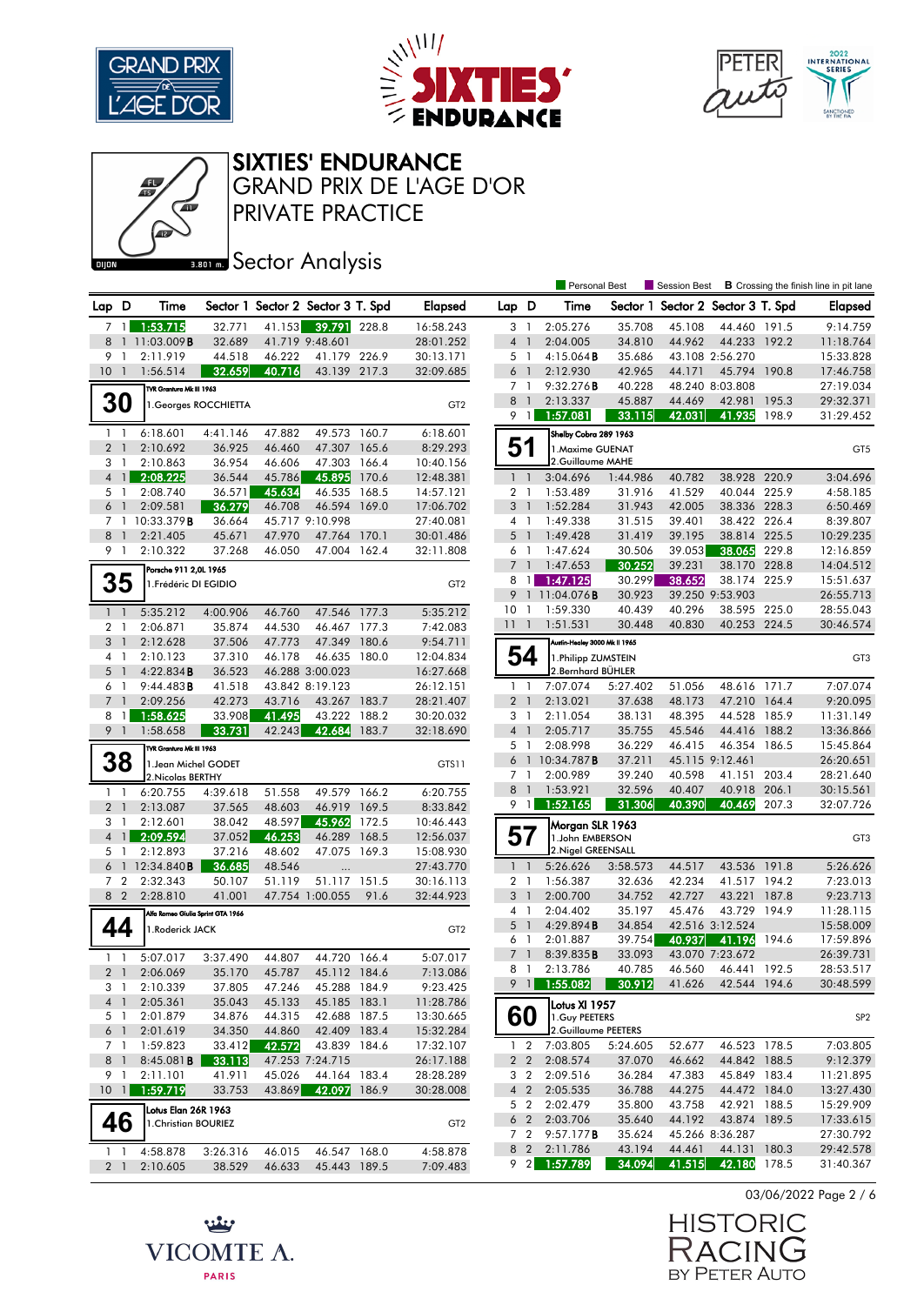





#### SIXTIES' ENDURANCE

PRIVATE PRACTICE GRAND PRIX DE L'AGE D'OR

## **BRONES** Sector Analysis

|                                  |                |                           |                  |                  |                                   |       |                      |                 |                | <b>Personal Best</b>                   |                  | <b>Session Best</b>               |                              |                | <b>B</b> Crossing the finish line in pit lane |
|----------------------------------|----------------|---------------------------|------------------|------------------|-----------------------------------|-------|----------------------|-----------------|----------------|----------------------------------------|------------------|-----------------------------------|------------------------------|----------------|-----------------------------------------------|
| Lap D                            |                | Time                      |                  |                  | Sector 1 Sector 2 Sector 3 T. Spd |       | <b>Elapsed</b>       | Lap D           |                | Time                                   |                  | Sector 1 Sector 2 Sector 3 T. Spd |                              |                | Elapsed                                       |
|                                  |                | Morgan SLR 1961           |                  |                  |                                   |       |                      | 8               |                | 11:07.991B                             | 33.356           |                                   | 42.092 9:52.543              |                | 26:52.213                                     |
|                                  | 61             | 1.Simon OREBI GANN        |                  |                  |                                   |       | GT <sub>3</sub>      | 9               | $\overline{1}$ | 2:14.986                               | 44.574           | 48.092                            | 42.320 213.4                 |                | 29:07.199                                     |
|                                  |                | 2. James BELLINGER        |                  |                  |                                   |       |                      | 10 <sup>°</sup> | $\vert$ 1      | 1:54.581                               | 32.412           | 41.503                            | 40.666 221.8                 |                | 31:01.780                                     |
|                                  | 1 <sub>2</sub> | 2:36.832                  | 1:15.765         | 40.792           | 40.275 195.3                      |       | 2:36.832             |                 |                | Shelby Cobra Daytona Coupe 1964        |                  |                                   |                              |                |                                               |
|                                  | 2 <sub>2</sub> | 1:52.729                  | 30.878           | 41.909           | 39.942 198.5                      |       | 4:29.561             |                 | 70             | 1. Pierre-Alain FRANCE                 |                  |                                   |                              |                | GT5                                           |
|                                  | 3 <sub>2</sub> | 1:50.130                  | 29.994           | 40.202           | 39.934 197.4                      |       | 6:19.691             |                 |                | 2. Erwin FRANCE                        |                  |                                   |                              |                |                                               |
|                                  | 4 2            | 1:56.773                  | 33.305           | 41.645           | 41.823                            | 199.3 | 8:16.464             | $1\quad$        |                | 2:57.498                               | 1:33.118         | 43.540                            | 40.840                       | 219.5          | 2:57.498                                      |
|                                  | $5 \quad 2$    | 1:49.128                  | 29.852           | 39.965           | 39.311                            | 202.2 | 10:05.592            | 2 <sub>1</sub>  |                | 1:58.786                               | 35.464           | 43.206                            | 40.116 229.3                 |                | 4:56.284                                      |
| 6                                | $\overline{2}$ | 6:33.616B                 | 29.887           |                  | 44.658 5:19.071                   |       | 16:39.208            | 3 1             |                | 1:53.547                               | 33.524           | 41.450                            | 38.573                       | 234.8          | 6:49.831                                      |
| $\overline{7}$                   | $\overline{1}$ | 9:47.999B                 | 50.065           |                  | 52.279 8:05.655                   |       | 26:27.207            | 4 <sup>1</sup>  |                | 1:50.661                               | 32.613           | 39.622                            | 38.426 228.8                 |                | 8:40.492                                      |
| 8                                | -1             | 2:17.500                  | 44.453           | 49.180           | 43.867                            | 184.9 | 28:44.707            | 5 1             |                | 1:51.779                               | 32.079           | 40.083                            | 39.617                       | 236.8          | 10:32.271                                     |
| 9 <sub>1</sub>                   |                | 2:07.423                  | 35.978           | 47.760           | 43.685                            | 196.4 | 30:52.130            | 6               | $\overline{1}$ | 1:49.486                               | 31.123           | 39.659                            | 38.704 240.0                 |                | 12:21.757                                     |
|                                  |                | Lotus Elan 26R 1965       |                  |                  |                                   |       |                      |                 |                | 7 1 14:39.004 <b>B</b>                 |                  | 30.628 1:03.414                   | $\ddotsc$                    |                | 27:00.761                                     |
|                                  | 63             | 1. Rory JACK              |                  |                  |                                   |       | GT <sub>2</sub>      | 8               | -1             | 2:01.477                               | 40.187           | 42.648                            | 38.642                       | 237.4          | 29:02.238                                     |
|                                  |                |                           |                  |                  |                                   |       |                      | 9 1             |                | 1:49.538                               | 30.573           | 41.043                            | 37.922                       | 225.5          | 30:51.776                                     |
|                                  | $1\quad$       | 3:55.060                  | 2:30.844         | 41.193           | 43.023 193.2                      |       | 3:55.060             |                 |                | Lotus XI Le Mans 1957                  |                  |                                   |                              |                |                                               |
| 2 <sub>1</sub>                   |                | 1:55.041                  | 32.660           | 41.051           | 41.330                            | 201.1 | 5:50.101             | 71              |                | 1.Gilles COURAUDON                     |                  |                                   |                              |                | SP <sub>2</sub>                               |
| 3 <sub>1</sub>                   |                | 1:54.154                  | 31.839           | 41.068           | 41.247 201.5                      |       | 7:44.255             |                 |                | 2. Maxime GRANSART                     |                  |                                   |                              |                |                                               |
| 4 <sub>1</sub>                   |                | 1:54.957                  | 32.383           | 41.670           | 40.904                            | 200.0 | 9:39.212             | 1 <sup>1</sup>  |                | 5:51.652                               | 4:21.762         | 44.203                            | 45.687 172.8                 |                | 5:51.652                                      |
|                                  | 5 <sub>1</sub> | 1:59.754                  | 33.491           | 42.855           | 43.408                            | 200.0 | 11:38.966            | 2 <sub>1</sub>  |                | 2:05.157                               | 35.863           | 44.339                            | 44.955                       | 177.3          | 7:56.809                                      |
|                                  | 6 <sub>1</sub> | 1:53.495                  | 31.490           | 40.800           | 41.205 204.9                      |       | 13:32.461            | 3               | $\overline{1}$ | 2:05.373                               | 36.133           | 43.563                            | 45.677 174.2                 |                | 10:02.182                                     |
|                                  | 7 <sub>1</sub> | 1:53.934                  | 31.977           | 40.361           | 41.596 203.4                      |       | 15:26.395            | 4 1<br>5        | $\overline{1}$ | 2:09.139<br>2:03.784                   | 37.557           | 46.718                            | 44.864 175.6<br>45.289       |                | 12:11.321                                     |
|                                  |                | Shelby Cobra 289 1965     |                  |                  |                                   |       |                      | 6               | - 1            | 2:02.879                               | 34.806<br>33.945 | 43.689<br>44.928                  | 44.006                       | 175.6<br>179.1 | 14:15.105<br>16:17.984                        |
|                                  | 65             | 1. Vincent KOLB           |                  |                  |                                   |       | GT5                  |                 |                | 7 1 10:23.714B                         | 35.432           |                                   | 43.998 9:04.284              |                | 26:41.698                                     |
|                                  |                |                           |                  |                  |                                   |       |                      | 8               | $\overline{1}$ | 2:33.227                               | 49.665           | 55.150                            | 48.412                       | 166.2          | 29:14.925                                     |
| $1\quad$                         |                | 4:11.810<br>2:03.468      | 2:46.689         | 42.700           | 42.421<br>44.109 176.2            | 180.0 | 4:11.810             | 9 1             |                | 2:12.595                               | 38.813           | 48.566                            | 45.216 156.1                 |                | 31:27.520                                     |
| $\overline{2}$<br>3 <sup>1</sup> | -1             | 1:54.897                  | 33.866<br>33.514 | 45.493<br>40.983 | 40.400 214.3                      |       | 6:15.278<br>8:10.175 |                 |                | Austin-Healey 3000 Mk I 1960           |                  |                                   |                              |                |                                               |
| 4 1                              |                | 1:51.405                  | 31.450           | 40.718           | 39.237 219.1                      |       | 10:01.580            |                 | 72             |                                        |                  |                                   |                              |                |                                               |
|                                  | $5-1$          | 1:53.673                  | 31.844           | 42.044           | 39.785 220.4                      |       | 11:55.253            |                 |                | 1. François FILLON<br>2.André RAULIN   |                  |                                   |                              |                | GTS12                                         |
|                                  | 6 1            | 1:52.209                  | 31.712           | 41.106           | 39.391 220.4                      |       | 13:47.462            |                 | $1\quad$       | 3:08.550                               | 1:32.799         | 48.806                            | 46.945                       | 186.9          | 3:08.550                                      |
| $7^{\circ}$                      | $\mathbf{1}$   | 1:53.363                  | 31.667           | 40.908           | 40.788 221.3                      |       | 15:40.825            | 2 <sub>1</sub>  |                | 2:13.666                               | 38.689           | 49.511                            | 45.466                       | 186.9          | 5:22.216                                      |
|                                  | 8 1            | 1:49.710                  | 31.264           | 39.268           | 39.178                            | 225.0 | 17:30.535            | 31              |                | 2:13.301                               | 37.850           | 49.057                            | 46.394 185.9                 |                | 7:35.517                                      |
| 9                                | $\overline{1}$ | 9:56.422B                 | 31.076           |                  | 48.426 8:36.920                   |       | 27:26.957            | $4-1$           |                | 2:11.385                               | 38.003           | 48.222                            | 45.160                       | 190.8          | 9:46.902                                      |
| 10                               | -1             | 2:04.939                  | 41.304           | 41.921           | 41.714                            | 217.3 | 29:31.896            | 5               | $\overline{1}$ | 2:09.995                               | 37.949           | 47.277                            | 44.769                       | 182.7          | 11:56.897                                     |
| 111                              |                | 1:52.349                  | 31.435           | 40.631           | 40.283 204.5                      |       | 31:24.245            |                 | 6 1            | 2:09.274                               | 38.410           | 46.389                            | 44.475                       | 188.2          | 14:06.171                                     |
|                                  |                | Shelby Mustang GT350 1965 |                  |                  |                                   |       |                      | 7 1             |                | 2:11.271                               | 37.388           | 47.866                            | 46.017 188.2                 |                | 16:17.442                                     |
| 67                               |                | 1. Thomas STUDER          |                  |                  |                                   |       | GT <sub>5</sub>      | 8               |                | $11:18.318$ <b>B</b>                   | 37.151           |                                   | 46.663 9:54.504              |                | 27:35.760                                     |
|                                  |                | 2. Conrad M. ULRICH       |                  |                  |                                   |       |                      | 9 1             |                | 2:25.008                               | 45.978           | 50.668                            | 48.362 170.6                 |                | 30:00.768                                     |
| $\mathbf{1}$                     | -1             | 3:51.300                  | 2:25.152         | 42.395           | 43.753                            | 185.2 | 3:51.300             | $10-1$          |                | 2:14.337                               | 39.965           | 48.411                            | 45.961 137.8                 |                | 32:15.105                                     |
| 2 <sub>1</sub>                   |                | 2:01.618                  | 34.765           | 42.818           | 44.035 185.9                      |       | 5:52.918             |                 |                | Lotus Elan 26R 1965                    |                  |                                   |                              |                |                                               |
|                                  | 3 1            | 2:02.625                  | 35.397           | 42.897           | 44.331                            | 189.5 | 7:55.543             |                 | 75             | 1.Simon EVANS                          |                  |                                   |                              |                | GT <sub>2</sub>                               |
| 4 <sup>1</sup>                   |                | 2:02.178                  | 34.797           | 43.543           | 43.838                            | 189.1 | 9:57.721             |                 |                |                                        |                  |                                   |                              |                |                                               |
|                                  | 5 1            | 5:51.910 <b>B</b>         | 34.784           |                  | 46.643 4:30.483                   |       | 15:49.631            |                 | $1\quad1$      | 2:31.309                               | 1:06.192         | 43.262                            | 41.855 197.4                 |                | 2:31.309                                      |
|                                  |                | 6 2 11:01.031B            | 47.887           |                  | 51.748 9:21.396                   |       | 26:50.662            |                 |                | 2 1 2:01.711                           | 33.313           | 46.551                            | 41.847 199.3                 |                | 4:33.020                                      |
|                                  | 7 1            | 2:13.173                  | 44.402           | 44.424           | 44.347 190.1                      |       | 29:03.835            |                 | 31             | 1:55.119                               | 32.060           | 41.818                            | 41.241 200.4                 |                | 6:28.139                                      |
|                                  | $8 \mid$       | 1:57.147                  | 33.597           | 41.597           | 41.953 197.1                      |       | 31:00.982            | 4 <sup>1</sup>  |                | 1:59.281                               | 32.091           | 44.928                            | 42.262 200.4                 |                | 8:27.420                                      |
|                                  |                | Jaguar E-Type 3.8 1962    |                  |                  |                                   |       |                      |                 | 5 1            | 1:57.902                               | 32.179           | 44.332                            | 41.391 200.7                 |                | 10:25.322                                     |
|                                  | 68             | 1. Dirk EBELING           |                  |                  |                                   |       | GT4                  |                 | 6 1            | 1:57.510                               | 32.603           | 42.723                            | 42.184 200.0                 |                | 12:22.832                                     |
|                                  |                | 2. Christian SCHOEDEL     |                  |                  |                                   |       |                      |                 | 7 1            | 1:55.181                               | 32.137           | 42.048                            | 40.996 198.5                 |                | 14:18.013                                     |
|                                  | $1\quad1$      | 4:01.164                  | 2:33.527         | 44.273           | 43.364 201.5                      |       | 4:01.164             |                 |                | 8 1 1:58.984                           | 32.550           | 44.047                            | 42.387 201.5                 |                | 16:16.997                                     |
|                                  | 2 <sub>1</sub> | 2:00.343                  | 35.667           | 42.308           | 42.368 217.7                      |       | 6:01.507             |                 |                | 9 1 10:29.993 <b>B</b>                 | 31.670           |                                   | 41.457 9:16.866              |                | 26:46.990                                     |
|                                  | 3 1            | 1:56.372                  | 34.043           | 41.536           | 40.793 221.3                      |       | 7:57.879             |                 |                | 10 1 1:58.111<br>$11 \quad 1$ 1:49.198 | 38.364           | 40.623                            | 39.124 209.7<br>38.222 210.9 |                | 28:45.101<br>30:34.299                        |
|                                  | 4 1            | 1:55.497                  | 33.053           | 41.518           | 40.926 217.7                      |       | 9:53.376             |                 |                |                                        | 32.031<br>31.367 | 38.945                            |                              |                |                                               |
|                                  | 5 1            | 1:56.174                  | 33.403           | 42.675           | 40.096 221.8                      |       | 11:49.550            |                 |                | 12 1 1:50.651                          |                  | 39.867                            | 39.417 141.2                 |                | 32:24.950                                     |
|                                  | $6-1$          | 1:56.035                  | 33.554           | 41.429           | 41.052 220.0                      |       | 13:45.585            |                 |                |                                        |                  |                                   |                              |                |                                               |
|                                  | 7 1            | 1:58.637                  | 34.113           | 42.910           | 41.614 195.7                      |       | 15:44.222            |                 |                |                                        |                  |                                   |                              |                |                                               |



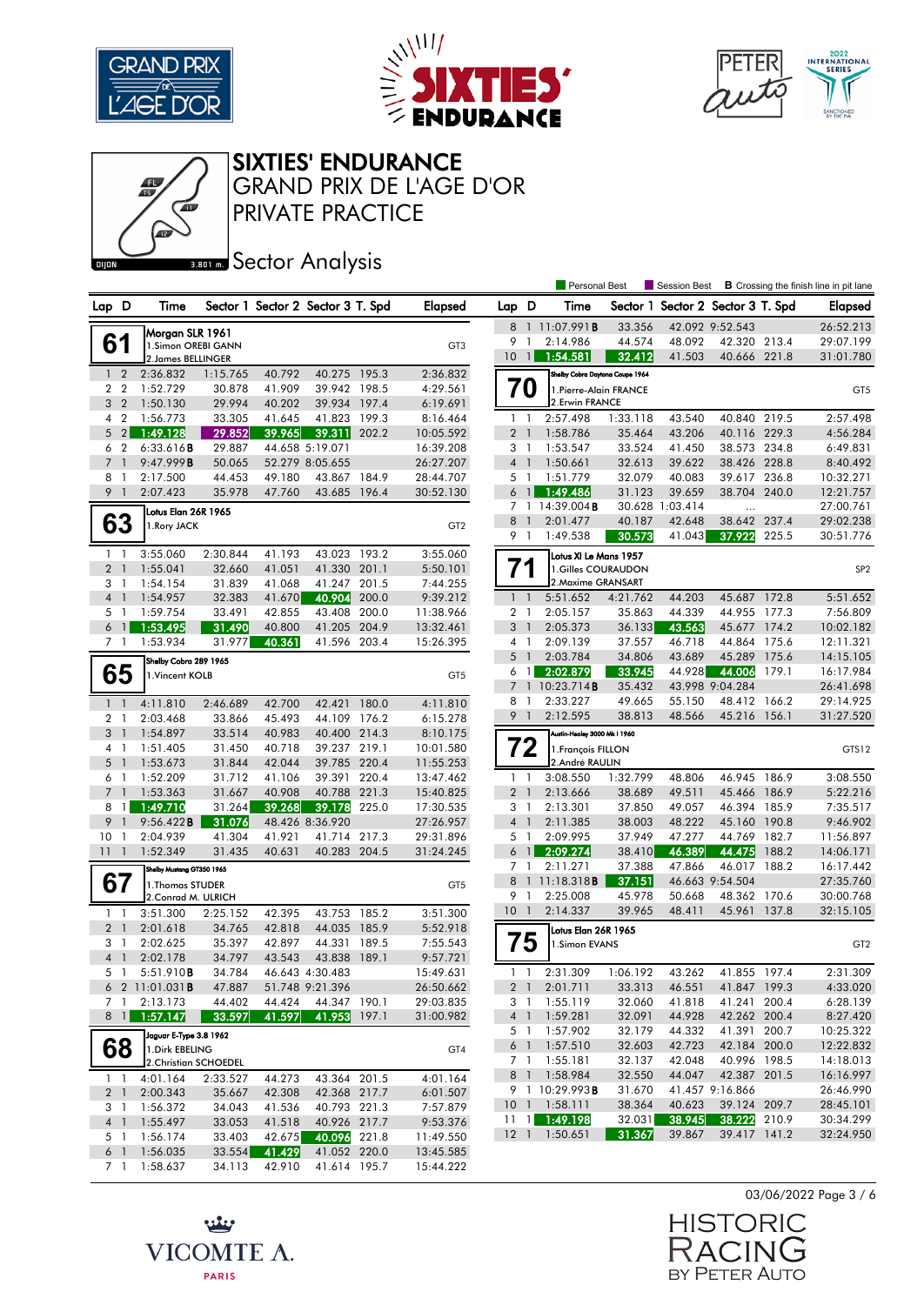





#### SIXTIES' ENDURANCE

PRIVATE PRACTICE GRAND PRIX DE L'AGE D'OR

## **BRONES** Sector Analysis

|                     |                       |                                   |                          |                  |                                   |       |                        |                     |                          | <b>Personal Best</b>                           |                  | Session Best     |                                    |       | <b>B</b> Crossing the finish line in pit lane |
|---------------------|-----------------------|-----------------------------------|--------------------------|------------------|-----------------------------------|-------|------------------------|---------------------|--------------------------|------------------------------------------------|------------------|------------------|------------------------------------|-------|-----------------------------------------------|
| Lap D               |                       | Time                              |                          |                  | Sector 1 Sector 2 Sector 3 T. Spd |       | <b>Elapsed</b>         | Lap D               |                          | Time                                           |                  |                  | Sector 1 Sector 2 Sector 3 T. Spd  |       | <b>Elapsed</b>                                |
|                     |                       | Lotus Elan 26R 1964               |                          |                  |                                   |       |                        |                     |                          | Shelby Cobra Daytona Coupe 1965                |                  |                  |                                    |       |                                               |
|                     | 79                    |                                   | 1.Stéphane GUTZWILLER    |                  |                                   |       | GT <sub>2</sub>        |                     | 09                       | 1. Olivier BREITTMAYER                         |                  |                  |                                    |       | GT <sub>5</sub>                               |
|                     |                       | 2. Victor GUTZWILLER              |                          |                  |                                   |       |                        |                     |                          | 2.Emile BREITTMAYER                            |                  |                  |                                    |       |                                               |
|                     | 1 <sub>2</sub>        | 4:09.770                          | 2:44.790                 | 43.568           | 41.412 200.0                      |       | 4:09.770               | $\mathbf{1}$        | $\overline{2}$           | 5:03.353                                       | 3:31.761         | 47.486           | 44.106 199.6                       |       | 5:03.353                                      |
|                     | 2 <sub>2</sub>        | 2:06.039                          | 33.724                   | 46.804           | 45.511                            | 196.4 | 6:15.809               |                     | 2 <sub>2</sub>           | 2:08.211                                       | 35.434           | 46.095           | 46.682 192.2                       |       | 7:11.564                                      |
| 3                   | $\overline{2}$        | 7:45.981B                         | 33.929                   |                  | 43.600 6:28.452                   |       | 14:01.790              | 3                   | $\overline{2}$           | 2:05.028                                       | 36.779           | 43.896           | 44.353 200.4                       |       | 9:16.592                                      |
| $\overline{4}$      | $\overline{2}$        | 2:07.496                          | 43.295                   | 43.102           | 41.099                            | 201.9 | 16:09.286              |                     | 4 2                      | 2:10.487                                       | 37.168           | 48.990           | 44.329 215.6                       |       | 11:27.079                                     |
|                     |                       | 5 2 11:06.286 <b>B</b>            | 31.814                   |                  | 41.058 9:53.414                   |       | 27:15.572              | 5                   | $\overline{2}$           | 2:01.903                                       | 35.572           | 43.805           | 42.526 207.3                       |       | 13:28.982                                     |
|                     | 6 <sup>1</sup>        | 2:07.777                          | 41.847<br>34.201         | 44.661<br>42.699 | 41.269<br>40.710                  | 201.9 | 29:23.349              | 6<br>$\overline{7}$ | $\overline{2}$           | $4:03.566$ B<br>2 10:34.230B                   | 35.457<br>40.895 |                  | 46.055 2:42.054<br>45.252 9:08.083 |       | 17:32.548                                     |
|                     | 7 <sup>1</sup>        | 1:57.610                          |                          |                  |                                   | 205.3 | 31:20.959              | 8                   | $\overline{2}$           | 2:00.270                                       | 39.014           | 41.717           | 39.539                             | 226.4 | 28:06.778<br>30:07.048                        |
|                     |                       | Jaguar E-Type 3.8 1964            |                          |                  |                                   |       |                        | 9                   | $\vert$ 2                | 1:54.169                                       | 32.058           | 42.883           | 39.228                             | 226.4 | 32:01.217                                     |
|                     | 81                    | 1. Patrick BONNARDEL              | 2.Alexandre BONNARDEL    |                  |                                   |       | GT4                    |                     |                          |                                                |                  |                  |                                    |       |                                               |
| $\mathbf{1}$        | $\overline{2}$        | 3:40.453                          | 2:09.664                 | 45.484           | 45.305                            | 188.2 | 3:40.453               | 1                   | 1                        | Lotus Elan 26R 1965<br>1. Jean-Pierre RICHELMI |                  |                  |                                    |       | GT <sub>2</sub>                               |
| $\mathbf{2}$        | $\overline{2}$        | 2:01.815                          | 35.295                   | 43.595           | 42.925                            | 201.5 | 5:42.268               |                     |                          | 2.Philippe GACHE                               |                  |                  |                                    |       |                                               |
|                     | $3 \quad 2$           | 2:01.069                          | 35.263                   | 43.235           | 42.571                            | 189.8 | 7:43.337               |                     | 1 <sub>2</sub>           | 4:57.577B                                      | 1:05.222         |                  | 41.279 3:11.076                    |       | 4:57.577                                      |
| 4                   | $\overline{2}$        | 3:30.919B                         | 36.647                   |                  | 49.789 2:04.483                   |       | 11:14.256              |                     | 2 <sub>2</sub>           | 2:08.866                                       | 42.580           | 42.606           | 43.680                             | 188.5 | 7:06.443                                      |
| 5 <sup>5</sup>      | $\overline{2}$        | 2:09.633                          | 41.497                   | 44.711           | 43.425                            | 206.5 | 13:23.889              |                     | 3 <sub>2</sub>           | 1:56.972                                       | 34.340           | 40.691           | 41.941 177.3                       |       | 9:03.415                                      |
| 6                   | $\overline{2}$        | 2:01.867                          | 34.733                   | 44.282           | 42.852 200.7                      |       | 15:25.756              |                     | 4 <sup>2</sup>           | 1:56.086                                       | 33.211           | 41.269           | 41.606                             | 179.4 | 10:59.501                                     |
| $7^{\circ}$         |                       | 2 11:12.007B                      | 36.377                   |                  | 44.779 9:50.851                   |       | 26:37.763              | 5                   | $\overline{2}$           | 1:54.516                                       | 32.476           | 40.578           | 41.462 190.1                       |       | 12:54.017                                     |
| 8                   | -1                    | 2:09.624                          | 41.255                   | 45.628           | 42.741                            | 204.5 | 28:47.387              |                     | 6 <sub>2</sub>           | 1:54.637                                       | 32.668           | 40.580           | 41.389                             | 183.1 | 14:48.654                                     |
| 9                   | $\overline{1}$        | 2:03.687                          | 34.974                   | 44.941           | 43.772 205.3                      |       | 30:51.074              |                     |                          | 7 2 11:46.080 <b>B</b>                         | 32.558           | 41.800           | $\ddotsc$                          |       | 26:34.734                                     |
|                     |                       | Jaguar E-Type 3.8 1964            |                          |                  |                                   |       |                        | 8                   | $\overline{1}$           | 2:10.045                                       | 41.063           | 45.604           | 43.378                             | 188.2 | 28:44.779                                     |
|                     | 90                    | 1. Carlos F. CRUZ                 |                          |                  |                                   |       | GT4                    | 9                   | $\mathbf{1}$             | 2:00.157                                       | 34.291           | 43.908           | 41.958 193.2                       |       | 30:44.936                                     |
|                     |                       | 2. Miguel AMARAL                  |                          |                  |                                   |       |                        |                     |                          | MG B 1963                                      |                  |                  |                                    |       |                                               |
|                     | $1\quad$              | 7:04.519                          | 5:21.660                 | 53.391           | 49.468                            | 191.8 | 7:04.519               |                     | 4                        | 1. Cédric TERNOIS                              |                  |                  |                                    |       | GT <sub>2</sub>                               |
|                     | 2 <sub>1</sub>        | 2:10.782                          | 37.573                   | 47.804           | 45.405                            | 175.0 | 9:15.301               |                     |                          | 2. Olivier HUCHER                              |                  |                  |                                    |       |                                               |
| 3<br>$\overline{4}$ | -1                    | 2:10.213                          | 37.012                   | 48.203           | 44.998<br>44.255 188.8            | 196.0 | 11:25.514              |                     | $1\quad$<br>$\mathbf{1}$ | 4:43.162                                       | 3:01.908         | 51.504           | 49.750 158.8                       |       | 4:43.162                                      |
|                     | $\mathbf{1}$<br>5 1   | 2:08.996<br>2:01.871              | 37.856<br>35.172         | 46.885<br>44.628 | 42.071 213.9                      |       | 13:34.510<br>15:36.381 | 2<br>3              | $\overline{1}$           | 2:27.227<br>2:22.734                           | 40.244<br>42.566 | 53.864<br>50.096 | 53.119 160.7<br>50.072 161.7       |       | 7:10.389<br>9:33.123                          |
|                     |                       | 6 1 11:20.947 <b>B</b>            | 33.626                   | 44.298           |                                   |       | 26:57.328              |                     | 4 1                      | 2:22.272                                       | 40.052           | 51.324           | 50.896 163.4                       |       | 11:55.395                                     |
| 7                   | -1                    | 2:03.695                          | 40.246                   | 42.282           | 41.167                            | 216.9 | 29:01.023              | 5                   | $\overline{1}$           | 2:25.612                                       | 42.345           | 51.541           | 51.726                             | 162.4 | 14:21.007                                     |
|                     | $8 \mid$              | 1:50.114                          | 31.293                   | 40.884           | 37.937                            | 222.2 | 30:51.137              |                     | 6 1                      | 2:16.316                                       | 38.422           | 49.002           | 48.892                             | 165.9 | 16:37.323                                     |
|                     |                       | Alfa Romeo Giulia Sprint GTA 1966 |                          |                  |                                   |       |                        |                     |                          | 11:11.774B                                     | 37.862           |                  | 51.379 9:42.533                    |       | 27:49.097                                     |
|                     | 92                    | 1.Alain VÖGELE                    |                          |                  |                                   |       | GT <sub>2</sub>        | 8                   | $\overline{2}$           | 2:31.494                                       | 50.375           | 52.113           | 49.006                             | 164.6 | 30:20.591                                     |
|                     |                       |                                   |                          |                  |                                   |       |                        | 9                   | $\overline{2}$           | 2:31.269                                       | 38.051           |                  | 47.201 1:06.017                    | 70.4  | 32:51.860                                     |
|                     | $1\quad$              | 5:14.196                          | 3:43.082                 | 45.802           | 45.312 170.6                      |       | 5:14.196               |                     |                          | Porsche 911 2,0L 1965                          |                  |                  |                                    |       |                                               |
|                     | 2 <sup>1</sup>        | 2:07.465                          | 36.051                   | 46.192           | 45.222 172.8                      |       | 7:21.661               |                     | 1<br>6                   | 1. Bonamy GRIMES                               |                  |                  |                                    |       | GT <sub>2</sub>                               |
|                     | 3 <sub>1</sub>        | 2:11.165                          | 36.333                   | 47.855           | 46.977 179.4                      |       | 9:32.826               |                     |                          |                                                |                  |                  |                                    |       |                                               |
|                     | 4 <sub>1</sub>        | 2:07.475                          | 37.070                   | 44.903           | 45.502                            | 176.5 | 11:40.301              | 1                   | $\mathbf{1}$             | 5:36.492                                       | 4:13.156         | 41.912           | 41.424                             | 188.8 | 5:36.492                                      |
|                     | $5 \mid$ 1            | 2:03.816                          | 34.622                   | 44.273           | 44.921                            | 182.7 | 13:44.117              |                     | 2 <sub>1</sub>           | 1:55.766                                       | 32.143           | 41.447           | 42.176 187.2                       |       | 7:32.258                                      |
| 6                   | $\overline{1}$        | 3:15.983B                         | 34.740                   |                  | 45.831 1:55.412                   |       | 17:00.100              |                     | 3 1                      | 1:55.858                                       | 31.619           | 41.497           | 42.742 190.5                       |       | 9:28.116                                      |
| $7^{\circ}$         | -1                    | 9:29.779B                         | 43.901                   |                  | 47.038 7:58.840                   |       | 26:29.879              | $\overline{4}$      | $\overline{1}$           | 2:00.180                                       | 32.564           | 44.850           | 42.766 190.8                       |       | 11:28.296                                     |
| 8                   | $\overline{1}$        | 2:13.433                          | 42.927                   | 45.699           | 44.807 178.2                      |       | 28:43.312              |                     | 5 1                      | 1:57.066                                       | 33.205           | 42.161           | 41.700 190.5                       |       | 13:25.362                                     |
|                     | 9 1                   | 2:04.774                          | 35.301                   |                  | 45.826 43.647                     | 181.2 | 30:48.086              |                     |                          | 6 1 1:52.181                                   | 31.485           |                  | 40.290 40.406 191.8                |       | 15:17.543                                     |
|                     |                       | Austin-Healey 100-4 1956          |                          |                  |                                   |       |                        |                     | 7 <sup>1</sup>           | 1:51.803                                       | 31.099           | 39.869           | 40.835 190.1                       |       | 17:09.346                                     |
|                     | 104                   |                                   | 1. François de CHANTERAC |                  |                                   |       | GT3                    |                     | 9 1                      | 8 1 10:14.227 <b>B</b><br>2:09.854             | 32.387           |                  | 42.314 8:59.526<br>43.557 185.6    |       | 27:23.573                                     |
|                     |                       | 2. Jérémy DA ROCHA                |                          |                  |                                   |       |                        |                     |                          |                                                | 43.392<br>32.949 | 42.905<br>42.168 | 42.161 187.8                       |       | 29:33.427                                     |
|                     | $1 \quad 1$           | 7:12.624                          | 5:31.175                 | 49.417           | 52.032 149.6                      |       | 7:12.624               |                     | 10 <sub>1</sub>          | 1:57.278                                       |                  |                  |                                    |       | 31:30.705                                     |
|                     | 2 1                   | 2:21.302<br>2:19.084              | 41.420<br>40.511         | 49.741           | 50.141 150.4<br>49.868 162.4      |       | 9:33.926<br>11:53.010  | 126                 |                          | Lotus Elan 26R 1964                            |                  |                  |                                    |       |                                               |
|                     | 3 <sup>1</sup><br>4 1 | 2:24.655                          | 43.132                   | 48.705<br>50.814 | 50.709 157.2                      |       | 14:17.665              |                     |                          | 1. Pascal DUHAMEL                              |                  |                  |                                    |       | GTS11                                         |
|                     | $5 \text{ } 1$        | 2:17.065                          | 40.014                   | 48.510           | 48.541                            | 165.4 | 16:34.730              |                     | 1 <sub>1</sub>           | 4:10.188                                       | 2:40.439         | 46.042           | 43.707 178.8                       |       | 4:10.188                                      |
|                     |                       | $6$ 1 10:42.717 <b>B</b>          | 39.649                   |                  | 49.126 9:13.942                   |       | 27:17.447              |                     | 2 <sub>1</sub>           | 2:07.822                                       | 34.273           | 46.337           | 47.212 174.5                       |       | 6:18.010                                      |
|                     | 7 <sub>1</sub>        | 2:32.235                          | 50.212                   | 51.320           | 50.703 155.8                      |       | 29:49.682              |                     | 3 1                      | 2:02.690                                       | 35.361           | 43.908           | 43.421 181.2                       |       | 8:20.700                                      |
|                     | 81                    | 2:23.346                          | 41.874                   | 50.653           | 50.819 144.6                      |       | 32:13.028              |                     |                          | 4 1 2:00.699                                   | 33.430           | 43.964           | 43.305 181.5                       |       | 10:21.399                                     |
|                     |                       |                                   |                          |                  |                                   |       |                        |                     | 5 1                      | 4:11.729B                                      | 32.845           |                  | 44.574 2:54.310                    |       | 14:33.128                                     |

03/06/2022 Page 4 / 6



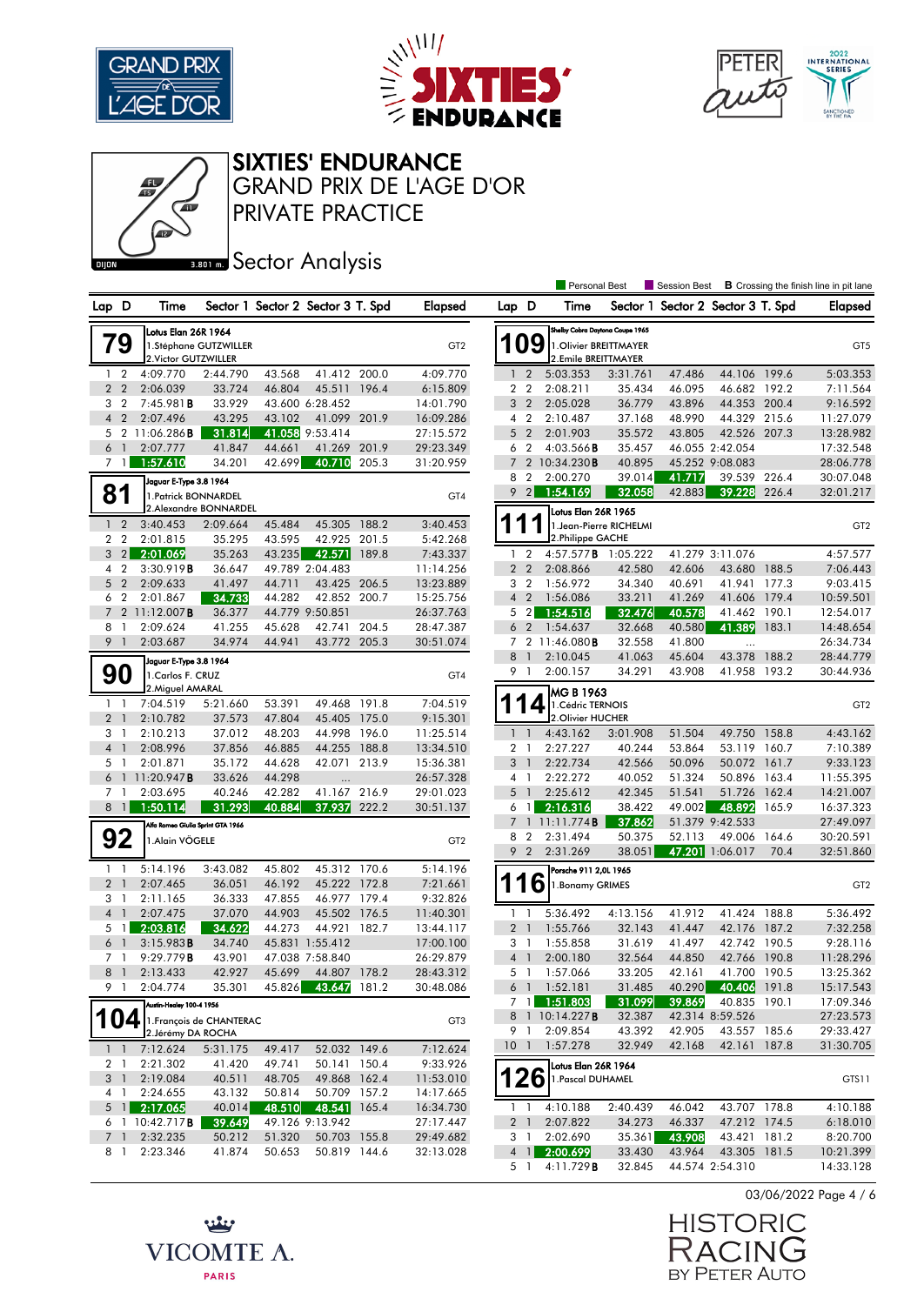





#### SIXTIES' ENDURANCE

PRIVATE PRACTICE GRAND PRIX DE L'AGE D'OR

# **Bank** Sector Analysis

|                |                       |                                             |                                     |                  |                                   |              |                        |                |                | <b>Personal Best</b>                  |                            | <b>Session Best</b>               |                           |                | <b>B</b> Crossing the finish line in pit lane |
|----------------|-----------------------|---------------------------------------------|-------------------------------------|------------------|-----------------------------------|--------------|------------------------|----------------|----------------|---------------------------------------|----------------------------|-----------------------------------|---------------------------|----------------|-----------------------------------------------|
| Lap D          |                       | Time                                        |                                     |                  | Sector 1 Sector 2 Sector 3 T. Spd |              | <b>Elapsed</b>         | Lap D          |                | Time                                  |                            | Sector 1 Sector 2 Sector 3 T. Spd |                           |                | <b>Elapsed</b>                                |
| 6              | $\overline{1}$        | 2:15.430                                    | 47.142                              | 45.410           | 42.878 181.2                      |              | 16:48.558              | $4-1$          |                | 2:04.263                              | 36.325                     | 43.910                            | 44.028 191.8              |                | 16:42.825                                     |
| 7              | -1                    | 9:43.563B                                   | 32.095                              |                  | 44.719 8:26.749                   |              | 26:32.121              |                |                | 5 1 10:23.807B                        | 34.494                     |                                   | 44.469 9:04.844           |                | 27:06.632                                     |
| 8              | $\overline{1}$        | 2:14.328                                    | 41.637                              | 47.717           | 44.974 179.7                      |              | 28:46.449              | 6              | $\overline{1}$ | 2:09.329                              | 41.620                     | 43.645                            | 44.064 193.2              |                | 29:15.961                                     |
|                | 9 1                   | 2:02.948                                    | 34.634                              | 44.544           | 43.770 183.7                      |              | 30:49.397              | 7 <sub>1</sub> |                | 1:59.956                              | 34.429                     | 42.790                            | 42.737                    | 190.1          | 31:15.917                                     |
|                |                       | Alfa Romeo Giulia Sprint GTA 1966           |                                     |                  |                                   |              |                        |                |                | Jaguar E Type 3.8 1964                |                            |                                   |                           |                |                                               |
|                | 127                   | 1. Sandro HUBAR                             |                                     |                  |                                   |              | GT <sub>2</sub>        | 172            |                | 1. Didier ROBIN                       |                            |                                   |                           |                | GT4                                           |
|                |                       |                                             |                                     |                  |                                   |              |                        |                |                | 2.Arnold ROBIN                        |                            |                                   |                           |                |                                               |
|                | 1 <sub>1</sub>        | 4:07.606                                    | 2:31.412                            | 48.678           | 47.516 170.6                      |              | 4:07.606               | $1\quad$       |                | 6:59.272                              | 5:27.641                   | 47.492                            | 44.139 185.6              |                | 6:59.272                                      |
| 2              | $\overline{1}$        | 2:09.211                                    | 34.909                              | 47.070           | 47.232 177.3                      |              | 6:16.817               | 2              | $\overline{1}$ | 2:03.079                              | 36.089                     | 43.769                            | 43.221                    | 199.6          | 9:02.351                                      |
|                | 3 <sup>1</sup>        | 2:21.703                                    | 36.093                              | 58.727           | 46.883 177.3                      |              | 8:38.520               | 3 <sup>1</sup> |                | 2:00.920                              | 33.482                     | 44.076                            | 43.362 189.8              |                | 11:03.271                                     |
|                | 4 1                   | 2:05.472                                    | 35.041                              | 44.676           | 45.755 176.2                      |              | 10:43.992              | $4-1$          |                | 1:59.671                              | 33.294                     | 43.841                            | 42.536 200.7              |                | 13:02.942                                     |
| 5              | $\overline{1}$        | 4:42.191B                                   | 35.475                              |                  | 44.448 3:22.268                   |              | 15:26.183              | $5-1$          |                | 1:57.736                              | 33.049                     | 42.663                            | 42.024 203.4              |                | 15:00.678                                     |
| $\overline{7}$ | 6 1                   | 2:10.422                                    | 41.670                              | 43.249           | 45.503 179.7                      |              | 17:36.605              | 6 1            |                | 1:57.533                              | 32.922                     | 43.287                            | 41.324 202.6              |                | 16:58.211                                     |
|                | $\overline{1}$<br>8 1 | 9:27.072B                                   | 34.363<br>42.118                    |                  | 46.490 8:06.219<br>46.224 176.2   |              | 27:03.677              | 8 1            |                | 7 1 10:24.099 <b>B</b><br>2:07.361    | 33.529<br>42.924           | 42.766                            | 42.786 9:07.784<br>41.671 |                | 27:22.310<br>29:29.671                        |
|                | $9 \mid$              | 2:12.143<br>2:03.281                        | 35.977                              | 43.801<br>43.262 | 44.042                            | 178.8        | 29:15.820              |                | $9$ 1          | 1:56.203                              | 33.128                     | 42.257                            | 40.818                    | 201.9<br>204.5 | 31:25.874                                     |
|                |                       |                                             |                                     |                  |                                   |              | 31:19.101              |                |                |                                       |                            |                                   |                           |                |                                               |
|                |                       | Porsche 356 (C) SC coupé 1965               |                                     |                  |                                   |              |                        |                |                | Porsche 911 2.0L                      |                            |                                   |                           |                |                                               |
|                | 149                   | 1. Bill STEPHENS<br>2. Will STEPHENS        |                                     |                  |                                   |              | GT <sub>2</sub>        |                | 82             | 1. Chris WARD<br>2.Steven OSBORNE     |                            |                                   |                           |                | <b>GTL-ELI</b>                                |
|                | $1\quad$              | 6:13.589                                    | 4:36.931                            | 48.703           | 47.955 171.7                      |              | 6:13.589               |                | $1\quad 2$     | 8:50.400                              | 7:25.879                   | 41.900                            | 42.621                    | 187.8          | 8:50.400                                      |
|                | 2 <sub>1</sub>        | 2:13.370                                    | 38.714                              | 47.976           | 46.680 173.9                      |              | 8:26.959               | 2 <sub>2</sub> |                | 1:56.876                              | 33.306                     | 41.581                            | 41.989 190.5              |                | 10:47.276                                     |
|                | 3 1                   | 2:10.651                                    | 36.883                              | 46.470           | 47.298 172.2                      |              | 10:37.610              | 3              | $\overline{2}$ | 2:00.855                              | 34.482                     | 42.581                            | 43.792 190.1              |                | 12:48.131                                     |
| $\overline{4}$ | $\overline{1}$        | 2:08.209                                    | 36.911                              | 45.860           | 45.438 176.8                      |              | 12:45.819              | 4 <sup>2</sup> |                | 1:58.463                              | 33.905                     | 41.744                            | 42.814 188.8              |                | 14:46.594                                     |
| 5              |                       | 1 13:22.604 <b>B</b>                        | 36.550                              | 46.407           | $\cdots$                          |              | 26:08.423              | 5 <sub>2</sub> |                | 1:59.911                              | 34.133                     | 43.626                            | 42.152 190.5              |                | 16:46.505                                     |
|                | 6 <sub>2</sub>        | 2:09.513                                    | 43.054                              | 43.128           | 43.331                            | 177.3        | 28:17.936              | 6              | $\overline{2}$ | 9:46.771B                             | 32.054                     |                                   | 43.462 8:31.255           |                | 26:33.276                                     |
|                | 72                    | 2:01.343                                    | 33.532                              | 42.851           | 44.960 177.3                      |              | 30:19.279              | 7 <sub>1</sub> |                | 2:09.757                              | 41.088                     | 44.472                            | 44.197                    | 188.8          | 28:43.033                                     |
|                | 8 2                   | 2:01.457                                    | 33.675                              | 42.569           | 45.213 124.9                      |              | 32:20.736              | 8 1            |                | 1:56.707                              | 33.451                     | 41.562                            | 41.694                    | 192.2          | 30:39.740                                     |
|                |                       | Shelby Mustang GT350 1965                   |                                     |                  |                                   |              |                        |                |                | Lotus Elan 26R 1965                   |                            |                                   |                           |                |                                               |
|                | 168                   | 1.Stan NOVAKOVIC                            |                                     |                  |                                   |              | GT <sub>5</sub>        |                | 84             | 1.Steve JONES                         |                            |                                   |                           |                | GT <sub>2</sub>                               |
|                |                       |                                             |                                     |                  |                                   |              |                        |                |                |                                       | 2. Christopher ATKINSON    |                                   |                           |                |                                               |
|                | $1\quad$              | 5:40.898                                    |                                     |                  |                                   | 44.403 180.3 |                        |                |                |                                       | 6:53.816 <b>B</b> 4:12.611 | 45.327 1:55.878                   |                           |                | 6:53.816                                      |
|                |                       |                                             | 4:10.711                            | 45.784           |                                   |              | 5:40.898               | $1\quad$       |                |                                       |                            |                                   |                           |                |                                               |
|                | 2 <sub>1</sub>        | 2:04.165                                    | 35.596                              | 43.921           | 44.648 196.7                      |              | 7:45.063               | 2 <sub>1</sub> |                | 2:09.355                              | 42.120                     | 43.696                            | 43.539 193.5              |                | 9:03.171                                      |
|                | 3 1                   | 2:08.782                                    | 35.943                              | 47.961           | 44.878 197.4                      |              | 9:53.845               | 3 1            |                | 1:57.347                              | 33.043                     | 42.990                            | 41.314 195.3              |                | 11:00.518                                     |
|                | 4 <sub>1</sub>        | 2:03.959                                    | 34.889                              | 44.595           | 44.475 170.9                      |              | 11:57.804              | 4 <sup>1</sup> |                | 1:55.914                              | 32.739                     | 42.151                            | 41.024                    | 195.3          | 12:56.432                                     |
|                | 5 1                   | 2:08.927                                    | 38.190                              | 46.169           | 44.568                            | 182.1        | 14:06.731              | 5 <sub>1</sub> |                | 1:56.670                              | 32.750                     | 42.123                            | 41.797 195.3              |                | 14:53.102                                     |
|                | 6 1                   | 2:33.053                                    |                                     | 35.583 1:10.857  | 46.613 185.9                      |              | 16:39.784              |                |                | 6 1 11:17.963 <b>B</b>                | 33.126                     | 42.750                            |                           |                | 26:11.065                                     |
|                | 7 1                   | 9:36.155B                                   | 36.125                              |                  | 48.436 8:11.594                   |              | 26:15.939              | 7 <sub>2</sub> |                | 2:13.292                              | 42.251                     | 46.439                            | 44.602                    | 181.2          | 28:24.357                                     |
| 8              | $\overline{1}$        | 2:10.027                                    | 42.458                              | 44.582           | 42.987 194.2                      |              | 28:25.966              |                | 8 2            | 2:08.860                              | 35.776                     | 47.712                            | 45.372 169.8              |                | 30:33.217                                     |
| 9              | $\mathbf{1}$          | 2:00.649                                    | 35.012                              | 43.461           | 42.176                            | 187.8        | 30:26.615              |                |                | Alfa Romeo Giulia Sprint GTA 1965     |                            |                                   |                           |                |                                               |
|                |                       |                                             | Shelby Cobra Daytona Coupe (C) 1965 |                  |                                   |              |                        | LLL            |                | 1. François FABRI                     |                            |                                   |                           |                | GT <sub>2</sub>                               |
|                | <b>169</b>            | 1.Brice PINEAU                              |                                     |                  |                                   |              | GT5                    |                |                | 2.Alexander FURIANI                   |                            |                                   |                           |                |                                               |
|                |                       | 2. Olivier MUYTJENS                         |                                     |                  |                                   |              |                        | 1              | $\mathbf{1}$   | 2:55.977                              | 1:18.340                   | 48.685                            | 48.952 159.1              |                | 2:55.977                                      |
|                | $1\quad$              | 3:34.140                                    | 2:04.866                            | 44.591           | 44.683 163.6                      |              | 3:34.140               | 2 <sub>1</sub> |                | 2:13.889                              | 40.289                     | 47.178                            | 46.422 171.4              |                | 5:09.866                                      |
|                | $2 \mid 1 \mid$       | 1:56.539                                    | 33.676                              | 41.057           | 41.806 223.6                      |              | 5:30.679               | 3 1            |                | 2:10.414                              | 37.972                     | 46.168                            | 46.274 180.0              |                | 7:20.280                                      |
|                | 3 1                   | 5:36.142B                                   | 35.709                              |                  | 45.768 4:14.665                   |              | 11:06.821              |                | 4 1            | 2:12.277                              | 36.872                     | 48.041                            | 47.364 180.0              |                | 9:32.557                                      |
|                | 4 1                   | 2:12.657                                    | 44.305                              | 45.076           | 43.276 219.1                      |              | 13:19.478              |                | 5 1            | 2:10.885                              | 37.058                     | 45.831                            | 47.996 175.0              |                | 11:43.442                                     |
|                | 5 <sub>1</sub>        | 2:01.680                                    | 35.837                              | 43.437           | 42.406 223.1                      |              | 15:21.158              | 6 1            |                | 2:06.031                              | 36.278                     | 44.164                            | 45.589 180.9              |                | 13:49.473                                     |
|                | 6 1                   | 2:02.374                                    | 35.160                              | 44.764           | 42.450 225.9                      |              | 17:23.532              |                | 7 1            | 2:04.994                              | 35.305                     | 44.192                            | 45.497                    | 179.1          | 15:54.467                                     |
|                | 7 <sub>1</sub>        | 9:20.508B                                   | 35.301                              |                  | 48.195 7:57.012                   |              | 26:44.040              | 8 1            |                | 2:05.271                              | 35.693                     | 43.727                            | 45.851 171.4              |                | 17:59.738                                     |
|                | 8 2                   | 2:10.927                                    | 45.387                              | 43.676           | 41.864 220.0                      |              | 28:54.967              | 9 1            |                | 8:25.288B                             | 37.344                     |                                   | 45.794 7:02.150           |                | 26:25.026                                     |
|                | 9 <sub>2</sub>        | 2:02.127                                    | 34.852                              | 45.638           | 41.637 225.5                      |              | 30:57.094              | 10             | $\overline{1}$ | 2:16.084                              | 45.107                     | 44.806                            | 46.171 175.6              |                | 28:41.110                                     |
|                |                       | Lotus Elan 26R 1964                         |                                     |                  |                                   |              |                        | 11 1           |                | 2:10.291                              | 37.120                     | 46.986                            | 46.185 175.6              |                | 30:51.401                                     |
|                | 170                   | 1.Ted TUPPEN                                |                                     |                  |                                   |              | GT <sub>2</sub>        |                |                | Lotus Elan 26R 1965                   |                            |                                   |                           |                |                                               |
|                |                       |                                             |                                     |                  |                                   |              |                        |                | 55             | 1.Guillaume BRAJEUX<br>2. Patrice GAY |                            |                                   |                           |                | GT <sub>2</sub>                               |
|                | 2 <sub>1</sub>        | 1 1 10:20.950 <b>B</b> 7:37.953<br>2:12.623 | 44.180                              | 43.899           | 46.763 1:56.234<br>44.544 192.2   |              | 10:20.950<br>12:33.573 |                | $1\quad 2$     | 5:17.148                              | 3:50.142                   | 44.137                            | 42.869 194.9              |                | 5:17.148                                      |

03/06/2022 Page 5 / 6



بيئيه VICOMTE A. **PARIS**